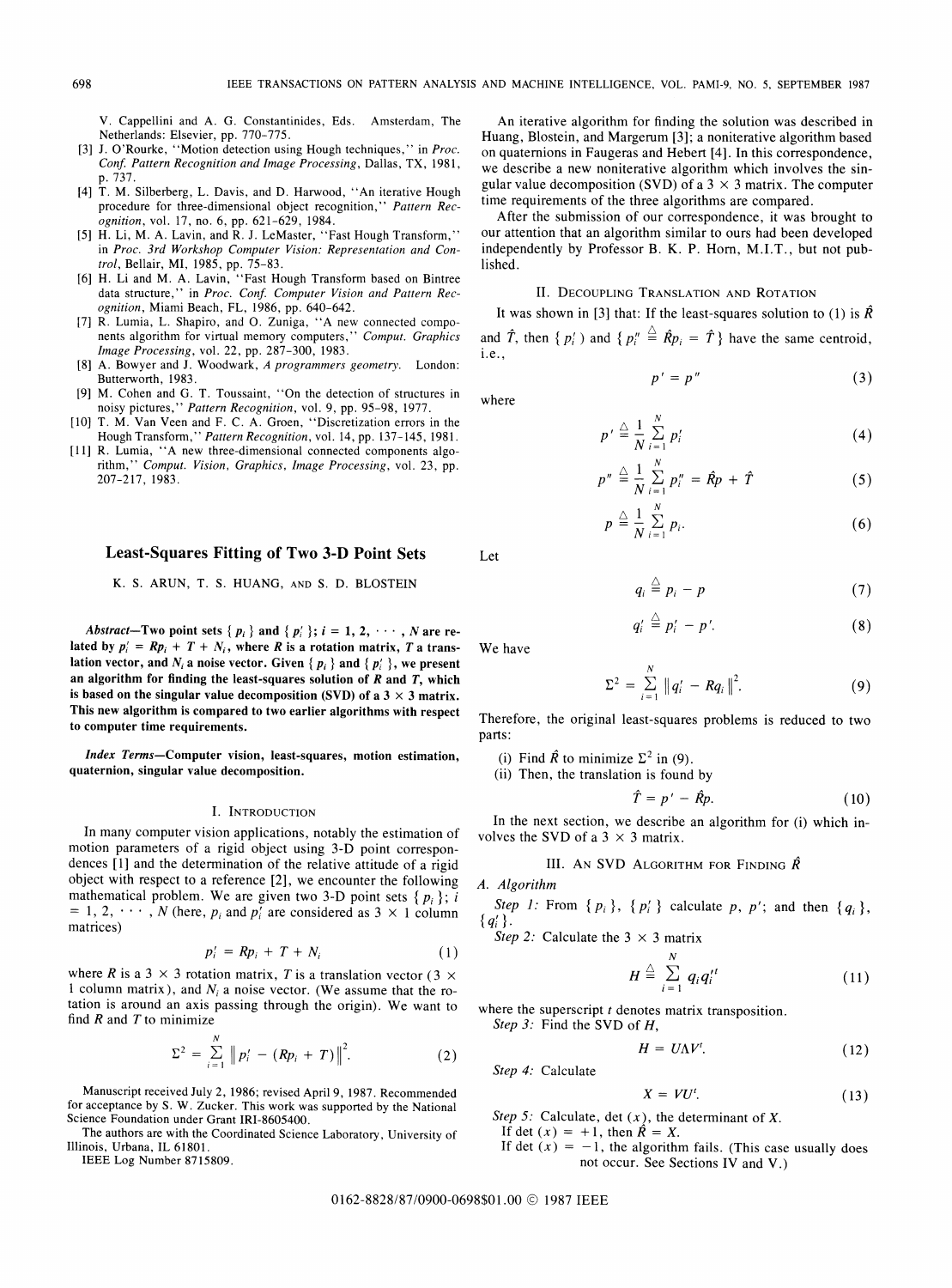## B. Derivation

Expanding the right-hand side of (9),

$$
\Sigma^{2} = \sum_{i=1}^{N} (q'_{i} - Rq_{i})^{t} (q'_{i} - Rq_{i})
$$
  
= 
$$
\sum_{i=1}^{N} (q''_{i}q'_{i} + q'_{i}R^{t}Rq_{i} - q''_{i}Rq_{i} - q'_{i}R^{t}q'_{i})
$$
  
= 
$$
\sum_{i=1}^{N} (q''_{i}q'_{i} + q'_{i}q_{i} - 2q''_{i}Rq_{i}).
$$

Therefore, minimizing  $\Sigma^2$  is equivalent to maximizing

$$
F = \sum_{i=1}^{N} q_i'^{t} R q_i
$$
  
= Trace  $\left( \sum_{i=1}^{N} R q_i q_i'^{t} \right)$  = Trace  $(RH)$  (14)

where

$$
H \stackrel{\triangle}{=} \sum_{i=1}^{N} q_i q_i''.
$$
 (11)

Lemma: For any positive definite matrix  $AA<sup>t</sup>$ , and any orthonormal matrix B,

$$
Trace (AA') \geq Trace (BAA').
$$

*Proof of Lemma:* Let  $a_i$  be the *i*th column of A. Then

Trace 
$$
(BAA')
$$
 = Trace  $(A'BA)$   
=  $\sum_{i} a'_{i}(Ba_{i})$ .

But, by the Schwarz inequality,

$$
a_i^t(Ba_i) \leq \sqrt{(a_i^t a_i)(a_i^t B^t Ba_i)} = a_i^t a_i.
$$

Hence, Trace  $(BAA^t) \leq \sum_i a_i^t a_i = \text{Trace}(AA^t)$ . Let the SVD of  $H$  be: Q.E.D.

$$
H = U\Lambda V^t \tag{12}
$$

where U and V are 3  $\times$  3 orthonormal matrices, and  $\Lambda$  is a 3  $\times$  3 diagonal matrix with nonnegative elements. Now let

$$
X = VU^t \quad \text{(which is orthonormal)}.
$$
 (13)

We have

$$
XH = VU^t U \Lambda V^t
$$

$$
= V\Lambda V' \tag{15}
$$

which is symmetrical and positive definite. Therefore, from Lemma, for any  $3 \times 3$  orthonormal matrix B,

$$
Trace (XH) \geq Trace (BXH) \tag{16}
$$

Thus, among all  $3 \times 3$  orthonormal matrices, X maximizes F of (14). And if det  $(X) = +1$ , X is a rotation, which is what we want.

However, if det  $(X) = -1$ , X is a reflection, which is not what we want. Fortunately, this degenerate case usually does not occur. We shall discuss the situation in some detail in the next two sections.

#### IV. DEGENERACY: NOISELESS CASE

Assume  $N_i = 0$  in (1) for all i. Then, obviously there is a solution  $\hat{R}$  (which is a rotation, i.e., det  $(\hat{R}) = +1$ ) for which  $\{q_i\}$ and  $\{\hat{R}q_i\}$  are congruent and hence  $\Sigma^2 = 0$ . From geometrical considerations, it is easy to see that there are three possibilities.

1)  ${q_i}$  are not coplanar-Then, the rotation solution is unique. Furthermore, there is no reflection X which can make  $\Sigma^2 = 0$ . Therefore, the SVD algorithm will give the desired solution.

2)  ${q_i}$  are coplanar but not colinear-There is a unique rotation as well as a unique reflection which will make  $\Sigma^2 = 0$ . Therefore, the SVD algorithm may give either. We shall see presently that this situation can be easily resolved.

3)  ${q_i}$  are colinear-There are infinitely many rotations and reflections which will make  $\Sigma^2 = 0$ .

Now we come back to the coplanar case. From examining the elements of the 3  $\times$  3 matrix H, it can readily be shown that the points  ${q_i}$  are coplanar, if and only if one of the three singular values of H is zero. Let the three singular values be  $\lambda_1 > \lambda_2 > \lambda_3$  $= 0$ . Then

$$
H = \lambda_1 u_1 v_1' + \lambda_2 u_2 v_2' + 0 \cdot u_3 v_3' \tag{17}
$$

where  $u_i$  and  $v_i$  are columns of U and V, respectively. Note that changing the sign of  $u_3$  or  $v_3$  will not change H. Therefore, if  $X =$  $VU'$  minimizes  $\Sigma^2$ , so does  $X' = V'U'$  where

$$
V' = [v_1, v_2, -v_3]. \tag{18}
$$

If  $X$  is a reflection, then  $X'$  is a rotation, and vice versa. Thus, if the SVD algorithm gives a solution X with det  $(X) = -1$ , we form  $X' = V'U^{\bar{t}}$  which is the desired rotation.

We mention, in passing, that the points  ${q_i}$  are colinear, if and only if, two of the three singular values of  $H$  are equal.

### V. DEGENERACY: NOISY CASE

If either  ${q_i}$  or  ${q'_i}$  are coplanar, then it can readily be shown that the discussion on the coplanar case in Section IV is still valid, except of course now the minimum of  $\Sigma^2$  is no longer zero. Hence, if the SVD algorithm gives a reflection  $X = VU^t$ , we can form the desired rotation  $X' = V'U'$ . A special case of interest is when N = 3. Then both  $\{q_i\}$  and  $\{q'_i\}$  are coplanar point sets.

The situation we cannot handle is when the SVD algorithm gives a solution X with det  $(X) = -1$ , and none of the singular values of H is zero. This means that neither  $\{q_i\}$  nor  $\{q'_i\}$  are coplanar; yet there is no rotation which yields a smaller  $\Sigma^2$  then the reflection x. This can happen only when the noise  $N_i$  are very large. In that case, the least-squares solution is probably useless anyway. A better approach would be to use a RANSAC-like technique (using 3 points at a time) to combat against outliers [5].

## VI. SUMMARY OF ALGORITHM

Using the procedure of Section III-A, we obtain

$$
X=VU^t.
$$

1) If det  $(X) = +1$ , then X is a rotation which is the desired solution.

2) If det  $(X) = -1$ , then X is a reflection.

a) one of the singular values ( $\lambda_3$ , say) of H is zero. Then, the desired rotation is found by forming

$$
X'=V'U'
$$

where  $V'$  is obtained from  $V$  by changing the sign of the 3rd column.

b) None of the singular values of  $H$  is zero. Then, conventional least-squares solution is probably not appropriate. We go to a RANSAC-like technique.

#### VII. COMPUTER TIME REQUIREMENTS

Computer simulations have been carried out on <sup>a</sup> VAX 11/780 to compare the three algorithms (SVD, quaternion, iterative) with respect to time requirements. In each simulation, a set of 3-D points  $\{p_i\}$  were generated. They are randomly distributed in a cube of size  $6 \times 6 \times 6$  with center at  $(0, 0, 0)$ . Then  $\{p_i\}$  were calculated by rotating  $\{p_i\}$  by an angle of 75° around an axis through the origin with direction cosines (0.6, 0.7, 0.39) followed by a translation of (80, 60, 70), and finally by adding to each coordinate of the resulting points Gaussian random noise with mean zero and standard deviation 0.5. Then the algorithms were used to estimate  $\hat{R}$  and  $\hat{T}$ . The CPU times used are listed in Table I. For the iterative algorithm, the numbers of iterations are given in parentheses. The programs were written in C. The IMSL subroutine package was